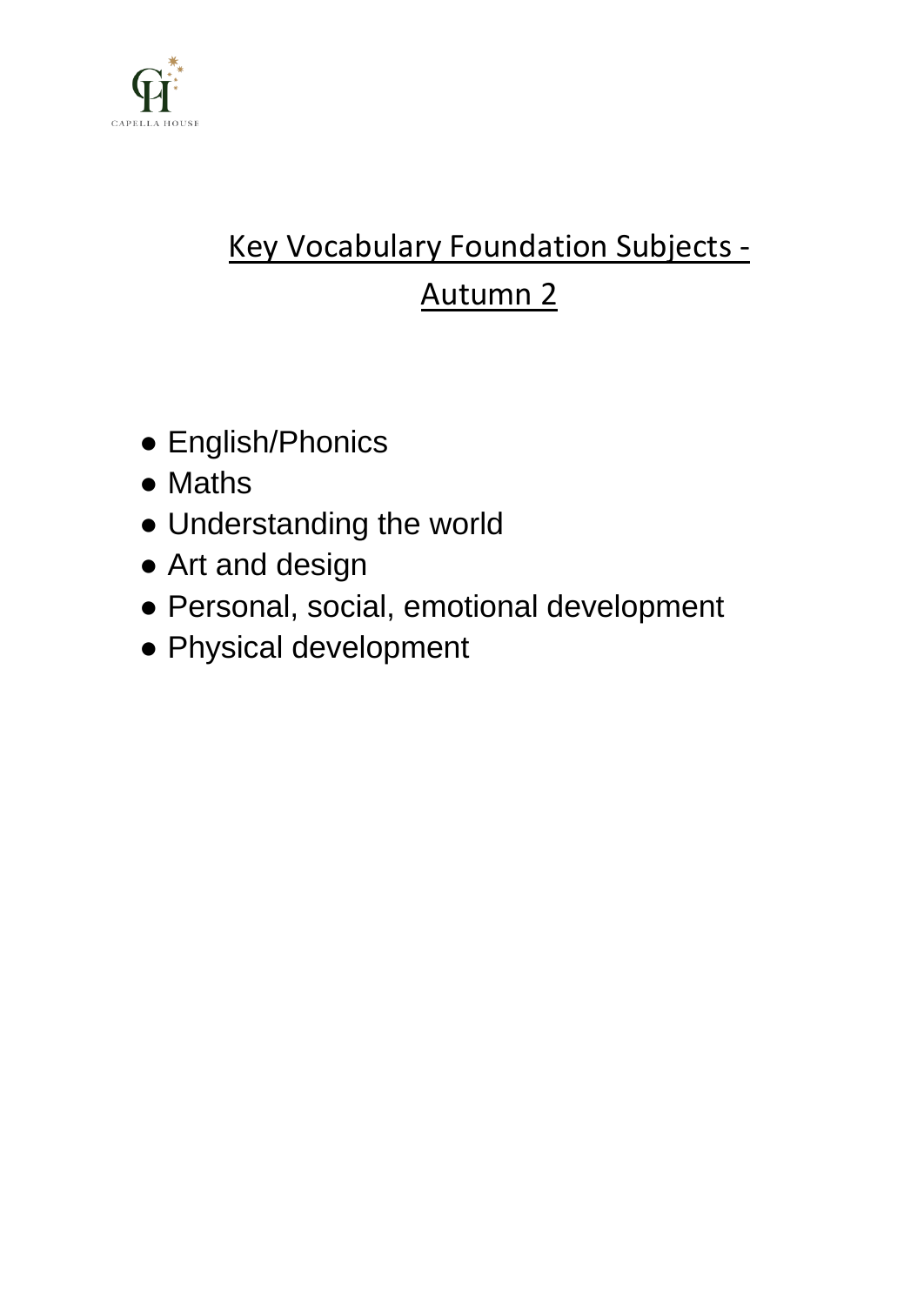

# Subject: English and Phonics

# **Subject: English and Phonics**

### **Class: Stars Topic: Celebrations**

| Key word               | <b>Definition</b>                                                                                                                                              | <b>Visual</b>                               |
|------------------------|----------------------------------------------------------------------------------------------------------------------------------------------------------------|---------------------------------------------|
| story                  | A description of events that a person<br>has made up or imagined, to be told for<br>other people's entertainment; I read my<br>children their favourite story. |                                             |
| sequence               | The way that things are arranged or the<br>order that they happen in; Put these<br>pages in sequence.                                                          |                                             |
| caption                | A brief description accompanying an<br>illustration                                                                                                            | and Danieli ga for a splath at Whitesand By |
| Colourful<br>semantics | Sentence building and sentence<br>structure.                                                                                                                   | What?                                       |
| Word building          | Putting the sounds together to<br>make up a word.                                                                                                              | Abcd                                        |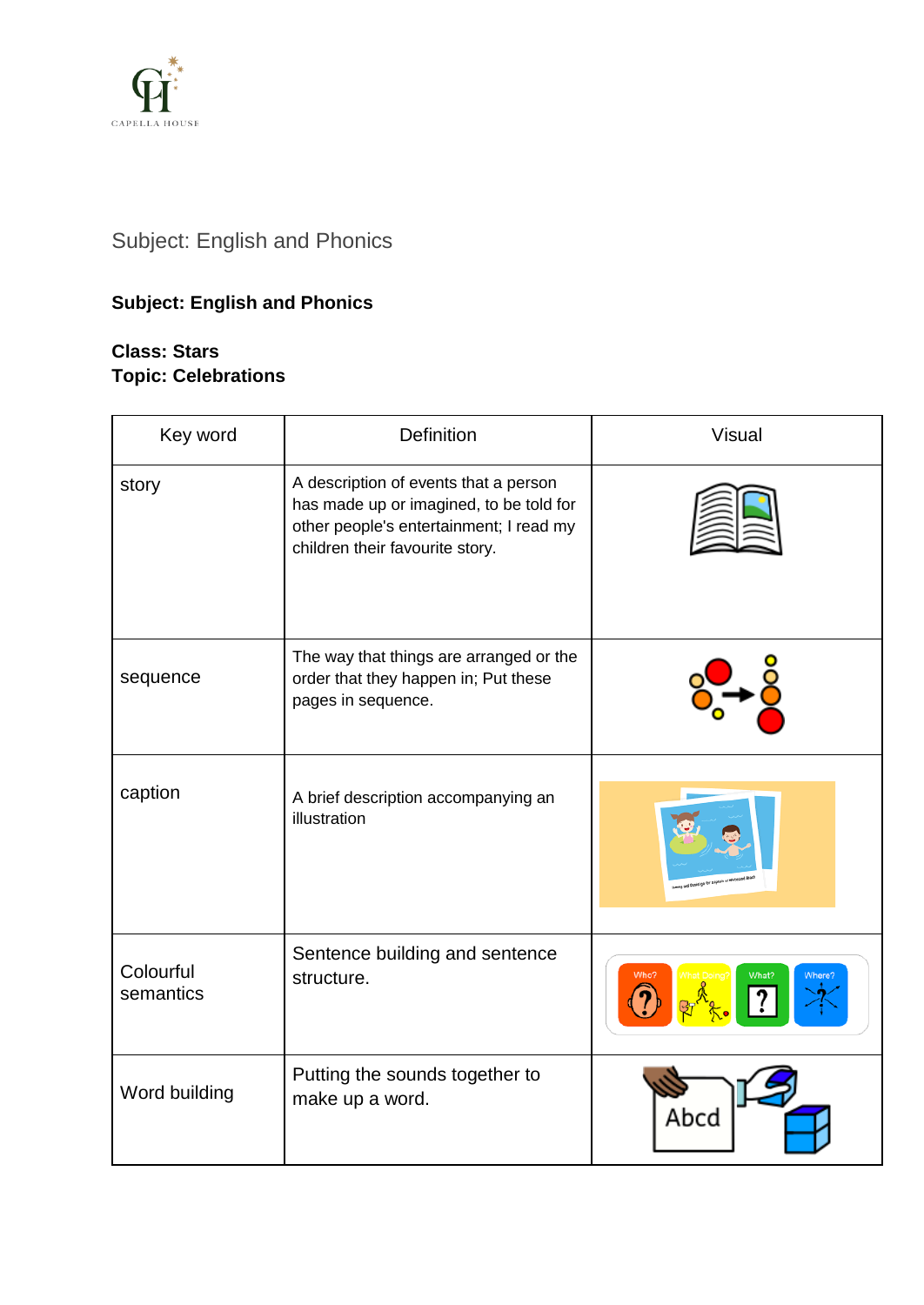

| Letter sound | The sounds that each letter makes.                        |  |
|--------------|-----------------------------------------------------------|--|
| Drama        | Performing stories or acting out events<br>and scenarios. |  |

Subject: Maths

## **Class: Stars Topic: It's me 1,2,3 and Light and Dark.**

| Key word         | <b>Definition</b>                                                                                                                               | <b>Visual</b> |
|------------------|-------------------------------------------------------------------------------------------------------------------------------------------------|---------------|
| Pattern          | Shapes and colours etc. put<br>together in a regular way; A<br>pattern on her shirt.                                                            |               |
| Repeated pattern | recurring again and again                                                                                                                       |               |
| Number           | One of the symbols used in<br>mathematics and counting (1,<br>2, etc.), or the word that<br>corresponds to it; The number<br>two; the number 2. | 123           |
| one              | The number 1, which comes<br>just before 2; One candle on<br>the cake.                                                                          |               |
| two              | The number 2, which sits<br>between 1 and 3; We have two<br>cars.                                                                               |               |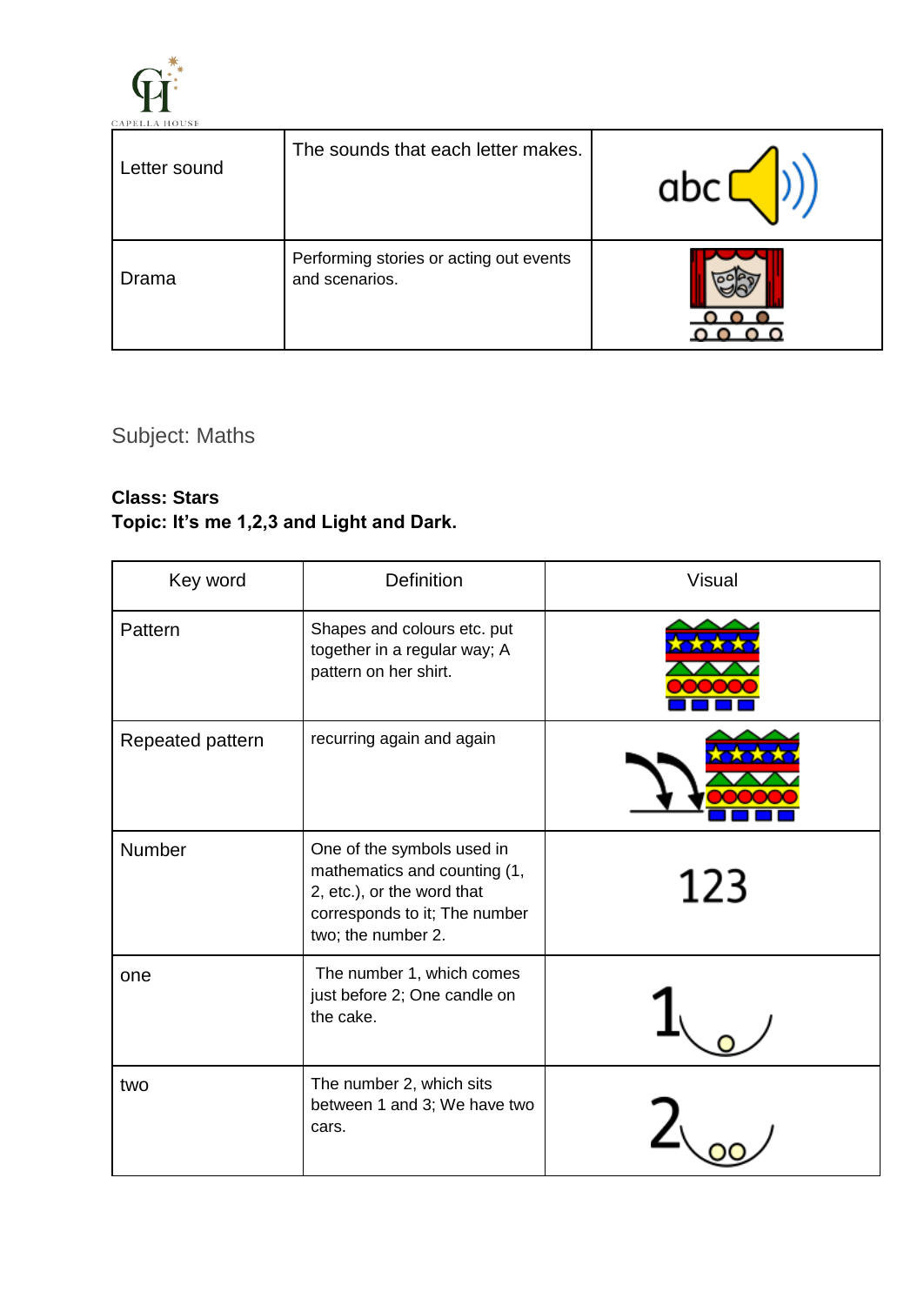

| three    | The number 3, which sits<br>between 2 and 4; He has three<br>dogs.                                                                          |  |
|----------|---------------------------------------------------------------------------------------------------------------------------------------------|--|
| four     | The number 4, which sits<br>between 3 and 5; There were<br>four women at the party.                                                         |  |
| five     | The number 5, which sits<br>between 4 and 6; I have five<br>dresses.                                                                        |  |
| Most     | To the greatest degree or<br>extent; Which one did you want<br>the most?                                                                    |  |
| More     | 'More' shows a larger amount<br>of something; He had more<br>time than me.                                                                  |  |
| Less     | Used in maths to show that<br>one number must be taken<br>away from another; 32 less 2 is<br>30.                                            |  |
| Fewer    | quantifier meaning a smaller<br>number of; "fewer birds came<br>this year"; "the birds are fewer<br>this year"; "fewer trains were<br>late" |  |
| circle   | A perfectly round, flat shape;<br>The teacher drew a circle on<br>the board.                                                                |  |
| triangle | a three-sided polygon                                                                                                                       |  |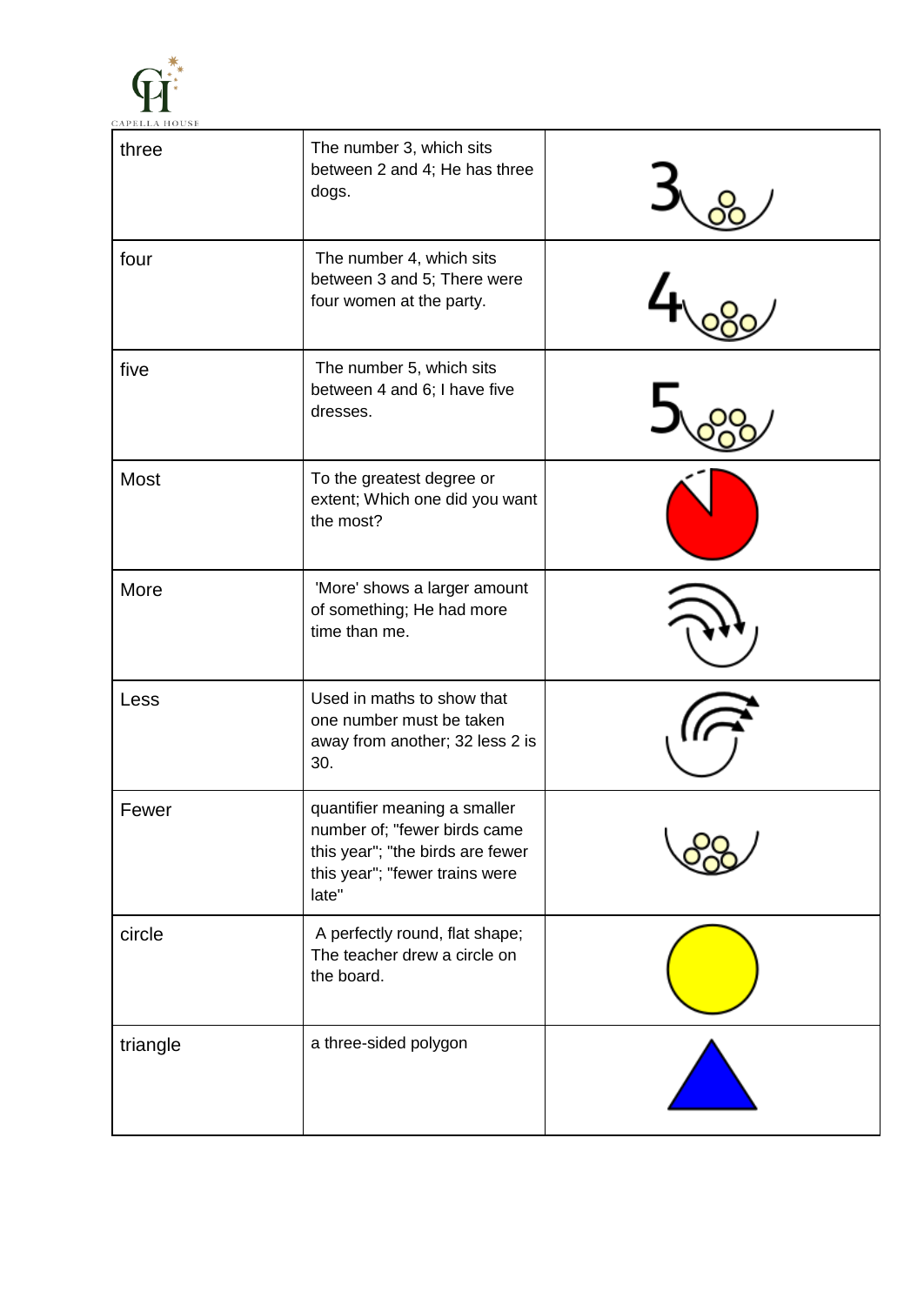

| over    | Across; I went over the road.                         |  |
|---------|-------------------------------------------------------|--|
| under   | Below; The mole burrowed<br>under the ground.         |  |
| in      | Inside, to go in an object;<br>the bear is in the box |  |
| On top  | To be positioned above<br>something else.             |  |
| next to | To be positioned to the<br>side of another object     |  |

Subject: Understanding the World

## **Class: Stars Topic: Celebrations**

| Key word | $\cdots$<br>-<br><b>Definition</b> | <br>$\cdots$<br>15uai |
|----------|------------------------------------|-----------------------|
|          |                                    |                       |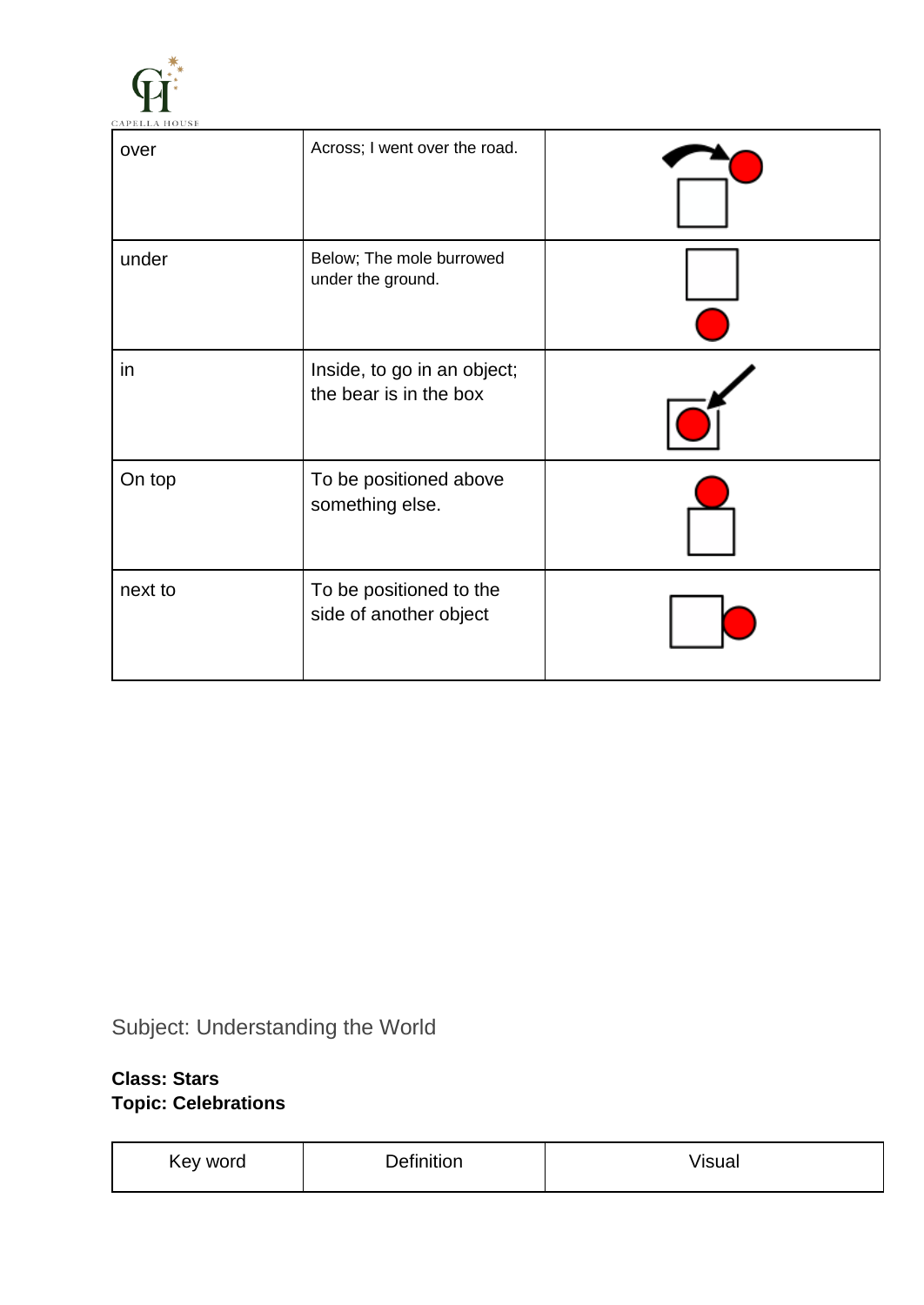

| <b>Guy Fawkes</b>                                 | English conspirator who was<br>executed for his role in a plot to<br>blow up James I and the<br>Houses of Parliament (1570-<br>1606)                                                             |  |
|---------------------------------------------------|--------------------------------------------------------------------------------------------------------------------------------------------------------------------------------------------------|--|
| <b>Bonfire</b><br>Night/Fireworks<br><b>Night</b> | The night that the failure of<br>Guy Fawkes is celebrated                                                                                                                                        |  |
| Sparkler                                          | A firework that burns slowly<br>and throws out a shower of<br>sparks                                                                                                                             |  |
| <b>Diwali</b>                                     | Diwali is a festival of lights and<br>one of the major festivals<br>celebrated by Hindus                                                                                                         |  |
| Hinduism                                          | The religion of most people in<br>India, Bangladesh, Sri Lanka,<br>and Nepal                                                                                                                     |  |
| Remembrance day                                   | The Sunday nearest to<br>November 11 when those who<br>died in World War I and World<br>War II are commemorated                                                                                  |  |
| Thanksgiving                                      | A major holiday in the United<br>States celebrated on the fourth<br>Thursday in November, it<br>remembers a feast between<br>Indians and the Pilgrims,<br>"Every Thanksgiving we have<br>turkey" |  |
| Thankful                                          | Showing gratefulness. "She<br>flashed a thankful smile at me<br>when I helped her carry in the<br>groceries."                                                                                    |  |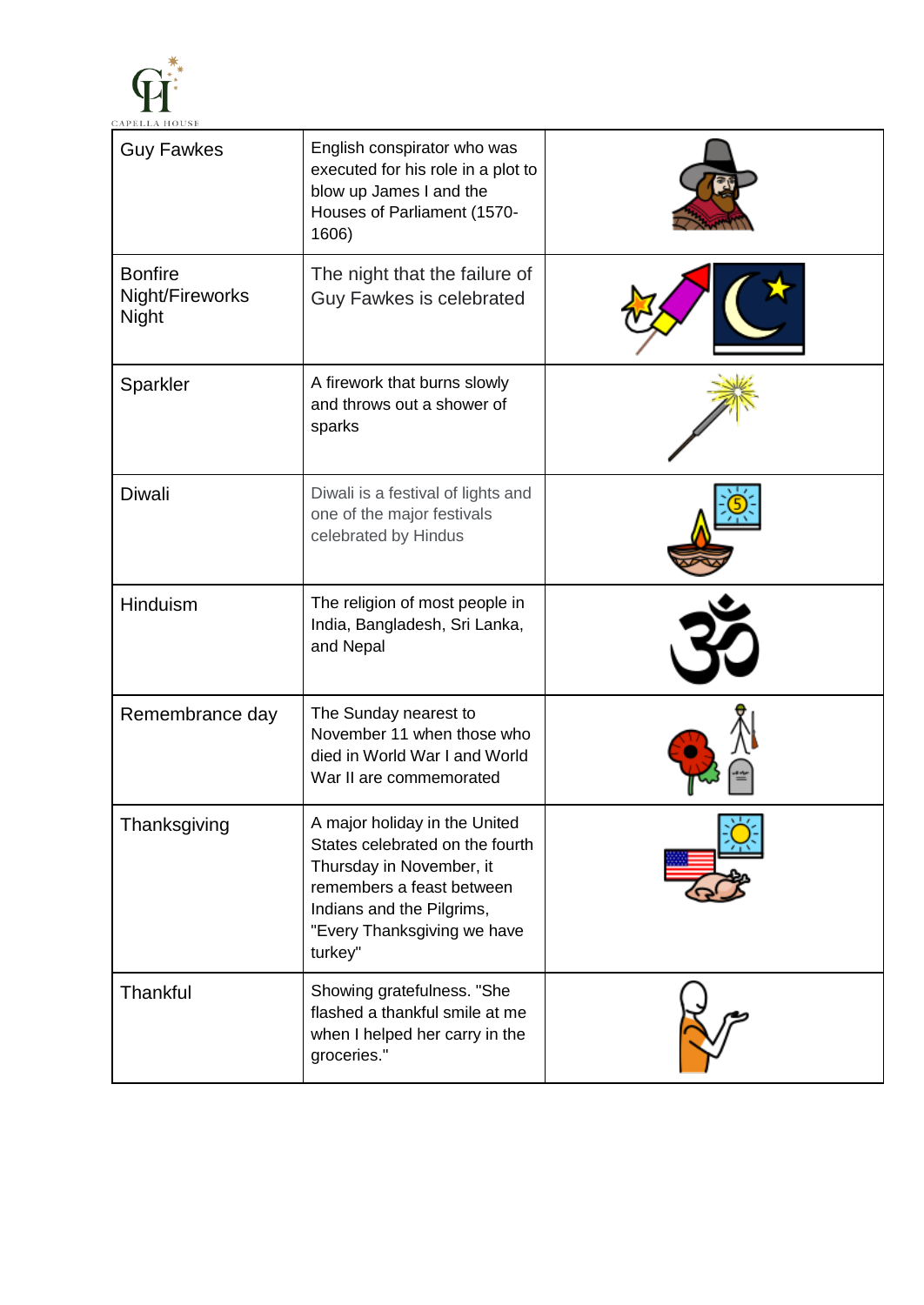

| Advent          | The season including the four<br>Sundays preceding Christmas                                                                                                            |  |
|-----------------|-------------------------------------------------------------------------------------------------------------------------------------------------------------------------|--|
| <b>Birthday</b> | The day every year that marks<br>the day that you were born; It's<br>my birthday tomorrow.                                                                              |  |
| Hanukkah        | (Judaism) An eight-day Jewish<br>holiday commemorating the<br>rededication of the Temple of<br>Jerusalem in 165 BC                                                      |  |
| Christmas       | A Christian holiday celebrating<br>the birth of Christ; a quarter<br>day in England, Wales, and<br>Ireland                                                              |  |
| Judaism         | Jews collectively who practise<br>a religion based on the Torah<br>and the Talmud                                                                                       |  |
| Christianity    | Beliefs and practices based on<br>the Old Testament and the<br>teachings of Jesus as<br>embodied in the New<br>Testament and emphasising<br>the role of Jesus as savior |  |

Subject: Art and Design

**Class: Stars Topic: Celebration**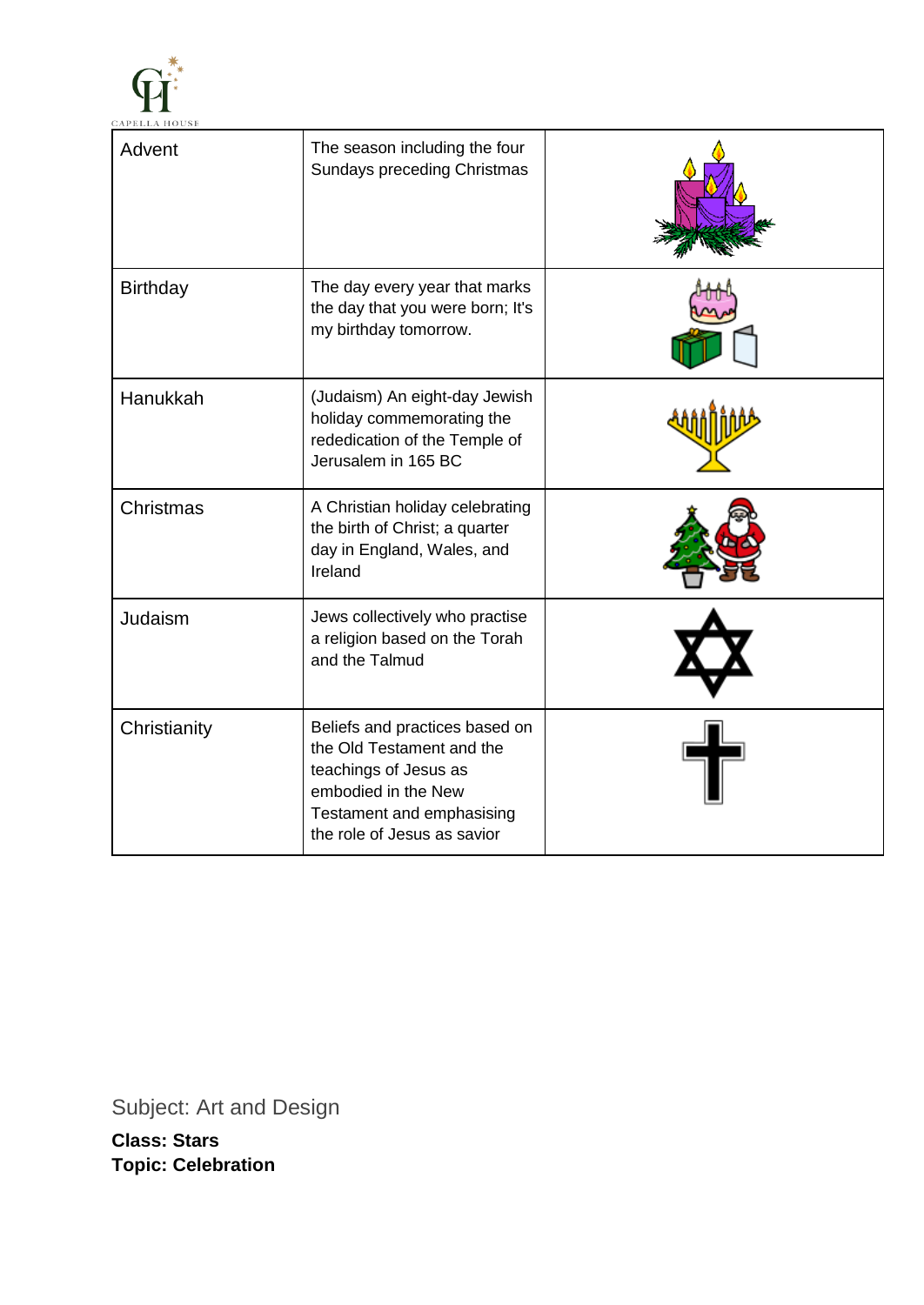

| Key word        | <b>Definition</b>                                                                                                                                                        | <b>Visual</b> |
|-----------------|--------------------------------------------------------------------------------------------------------------------------------------------------------------------------|---------------|
| clay            | A very fine-grained soil that is<br>plastic when moist but hard<br>when fired                                                                                            |               |
| printing        | A reproduction by applying<br>ink or paint to paper.                                                                                                                     |               |
| pattern         | Shapes and colours etc. put<br>together in a regular way; A<br>pattern on her shirt.                                                                                     |               |
| Diya lamp       | A diya is an oil lamp usually<br>made from clay, with a cotton<br>wick dipped in ghee or<br>vegetable oils. It is used often<br>during Diwali, the festival of<br>light. |               |
| Rangoli pattern | A Rangoli is a colourful<br>design made on the<br>floor using coloured<br>rice powder. It is often<br>used by Hindus<br>throughout Diwali.                               |               |
| sculpture       | A work of art made by<br>shaping a piece of wood or<br>stone etc.; An ice sculpture.                                                                                     |               |
| Collage         | a paste-up made by sticking<br>together pieces of paper or<br>photographs to form an<br>artistic image                                                                   |               |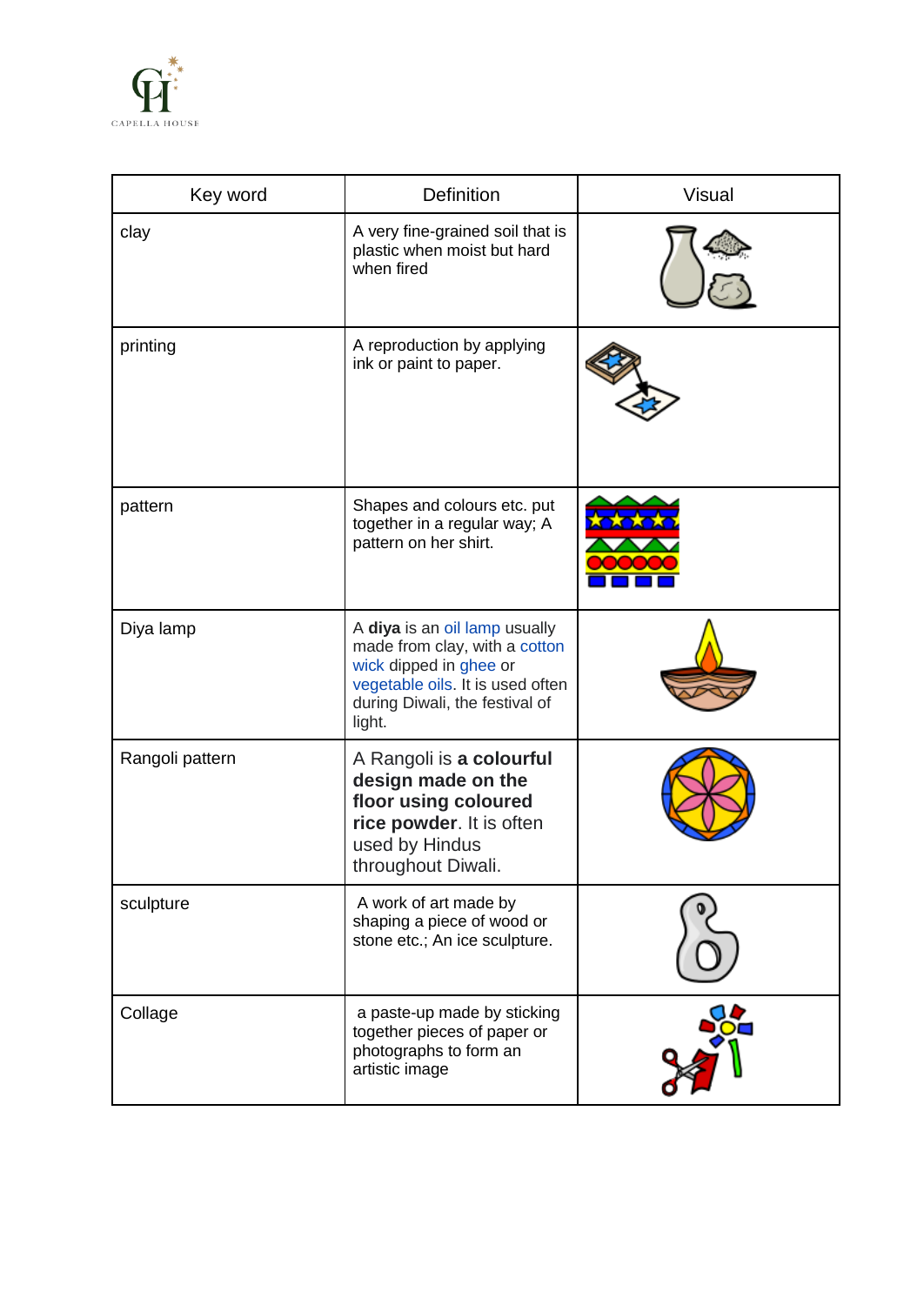

Subject: Personal, social, emotional development.

#### **Class: Stars**

#### **Topic: Zones of Regulation and honesty and truthfulness**

| Key word           | <b>Definition</b>                                                                                                                                                                                                                                                                                                                    | <b>Visual</b>     |
|--------------------|--------------------------------------------------------------------------------------------------------------------------------------------------------------------------------------------------------------------------------------------------------------------------------------------------------------------------------------|-------------------|
| Blue zone          | The Blue Zone is used to<br>describe low states of<br>alertness, such as when one<br>feels sad, tired, sick, or bored.                                                                                                                                                                                                               | <b>BLUE ZONE</b>  |
| Green zone         | The Green Zone is used to<br>describe a calm state of<br>alertness. A person may be<br>described as happy, focused,<br>content, or ready to learn when<br>in the Green Zone. Being in the<br>Green Zone will help students<br>be successful in the classroom.                                                                        | <b>GREEN ZONE</b> |
| <b>Yellow zone</b> | The Yellow Zone is also used<br>to describe a heightened<br>state of alertness and<br>elevated emotions; however,<br>one has some control when<br>they are in the Yellow Zone. A<br>person may be experiencing<br>stress, frustration, anxiety,<br>excitement, silliness, the<br>wiggles, or nervousness when<br>in the Yellow Zone. | YELLOW ZONE       |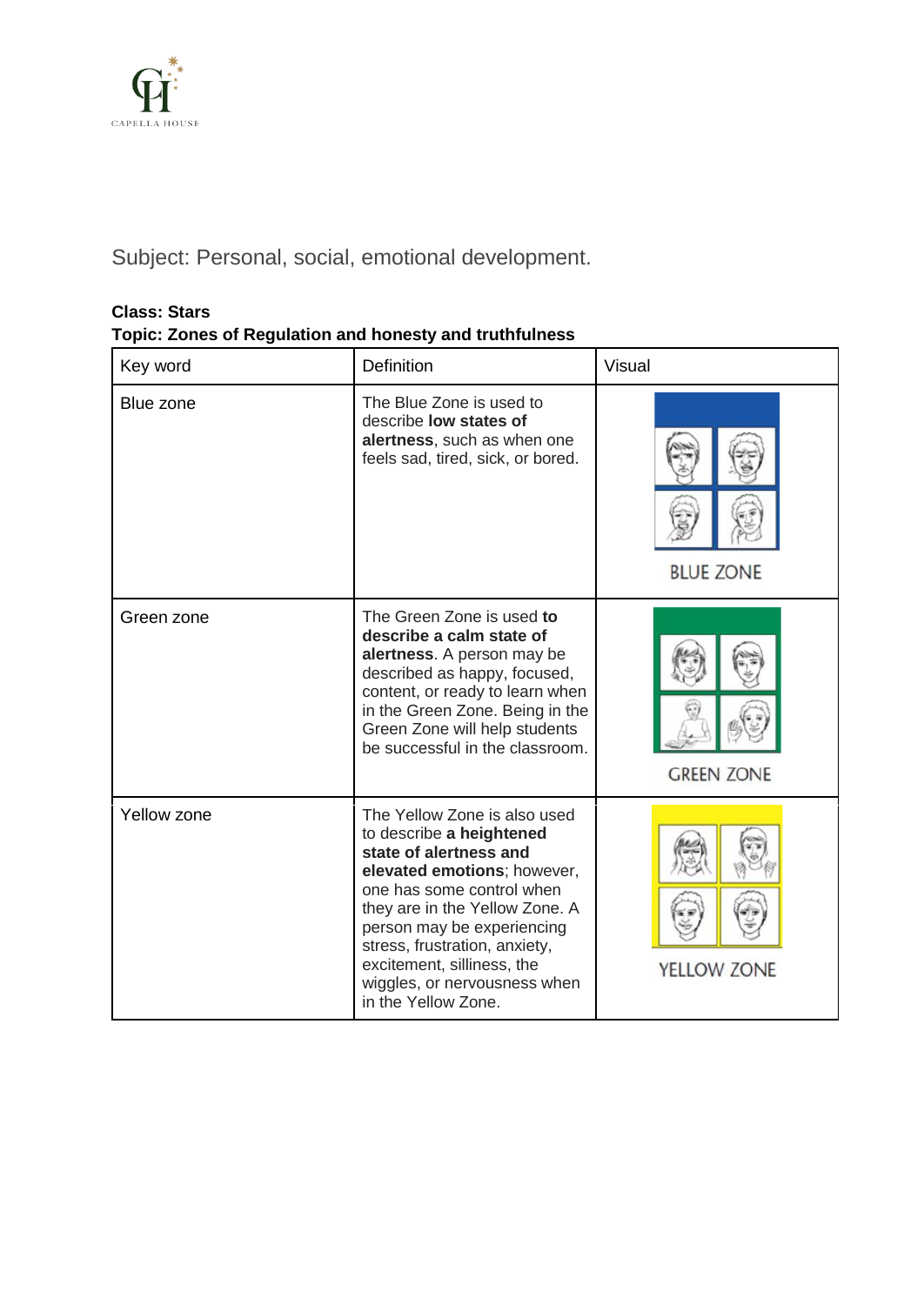

| Red zone | The Red Zone is used to<br>describe extremely<br>heightened states of<br>alertness and intense<br><b>emotions.</b> A person may be<br>elated or experiencing anger,<br>rage, explosive behavior,<br>devastation, or terror when in<br>the Red Zone. | <b>RED ZONE</b> |
|----------|-----------------------------------------------------------------------------------------------------------------------------------------------------------------------------------------------------------------------------------------------------|-----------------|
| Honest   | An honest person always tells<br>the truth and rarely does bad<br>things; She is the most honest<br>person I know.                                                                                                                                  |                 |
| Truth    | The facts; I want to know the<br>truth about what happened.                                                                                                                                                                                         |                 |

## Subject: PE

#### **Class: Stars Topic: travelling and balancing, throwing and catching**

| Key word   | <b>Definition</b>                             | Visual |
|------------|-----------------------------------------------|--------|
| Travelling | The activity of moving from<br>place to place |        |